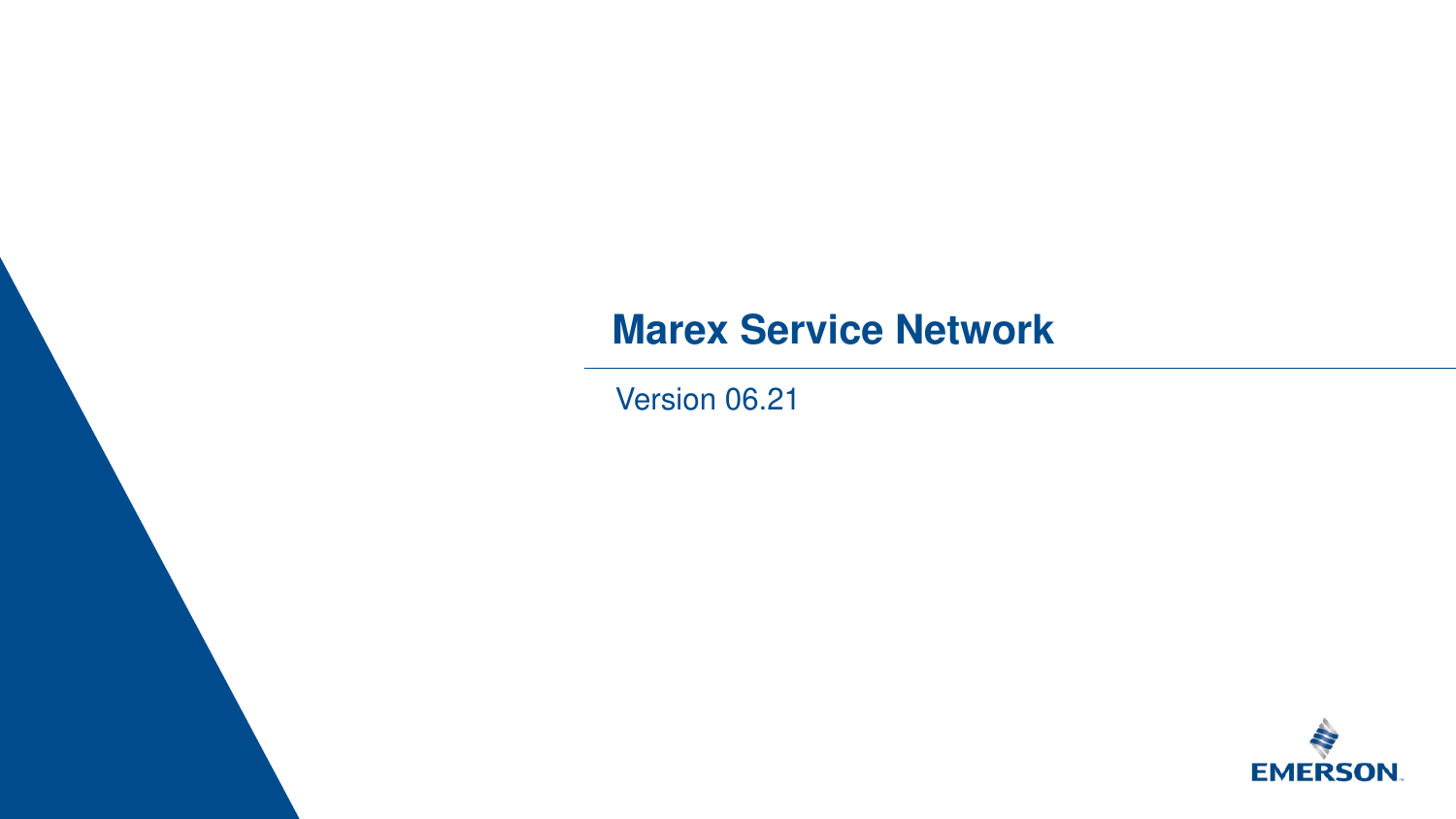



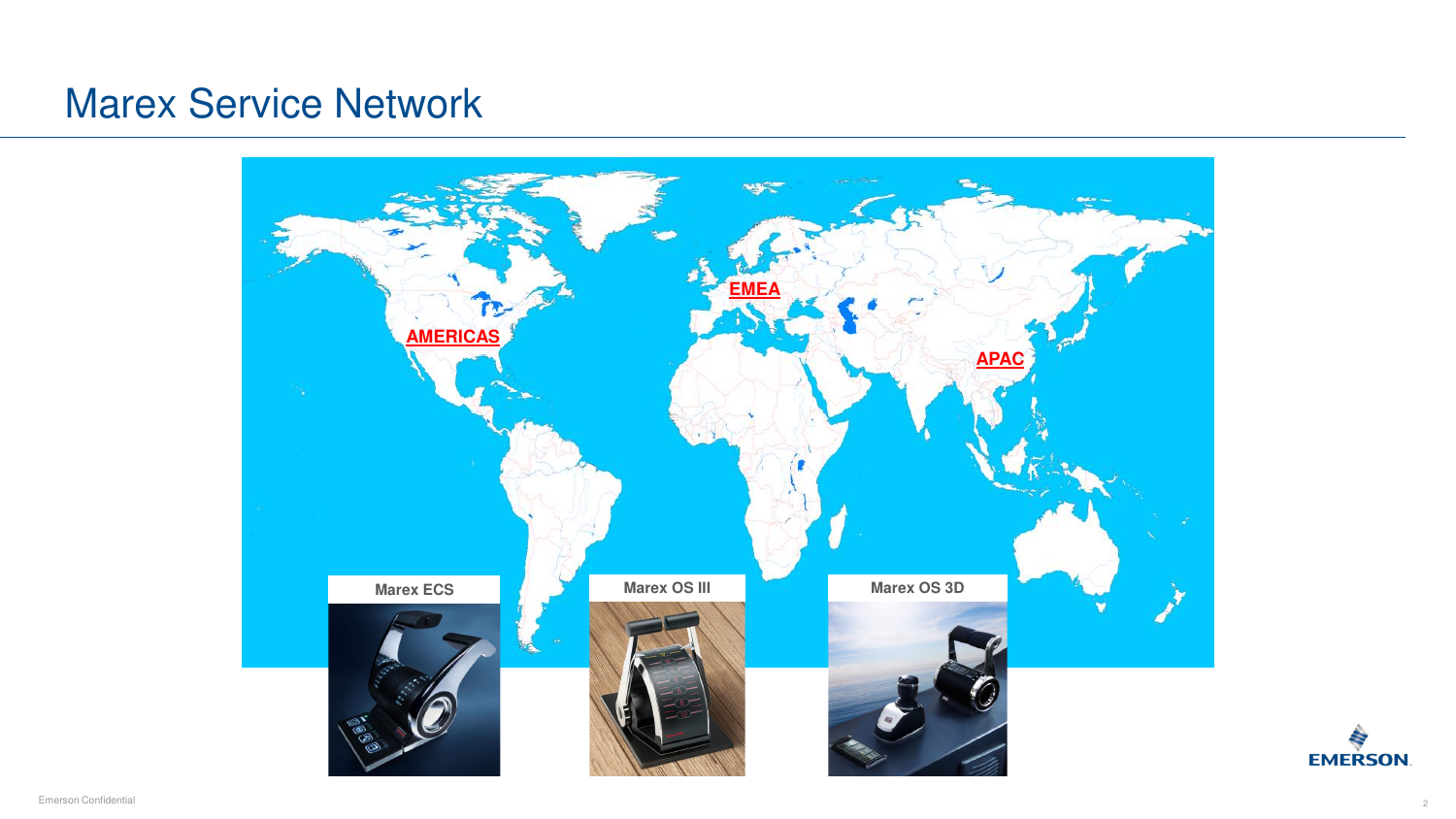<span id="page-2-0"></span>

| <b>Country</b>  | <b>Representative</b>     | <b>Address</b>                                     | <b>Contact Person</b>                                | <b>Phone</b> |
|-----------------|---------------------------|----------------------------------------------------|------------------------------------------------------|--------------|
| Austria         | <b>Mechatronik Pammer</b> | Ruckerbauerweg 18<br>4040 Linz                     | Dieter Pammer<br>mechatronikpammer@gmail.com         | $+43(66)$    |
| <b>Bulgaria</b> | Mariner MKK-Ltd.          | Studentska Str.<br>BL. 4 Vh. J Ap. 9<br>9000 Varna | <b>Mihail Kolev</b><br>kolevm62@yahoo.com            | $+359(8$     |
| Croatia         | GM Turbo d.o.o.           | Vukovarska ul. 58,<br>21000, Split                 | <b>Marin Grijusic</b><br>mail@gm-turbo.hr            | $+385(9$     |
| Finland         | M & H Finland Oy          | Karhunkierros 5<br>01640 Vantaa                    | <b>Moritz Burmester</b><br>moritz.burmester@m-h1.com | $+358(9)$    |



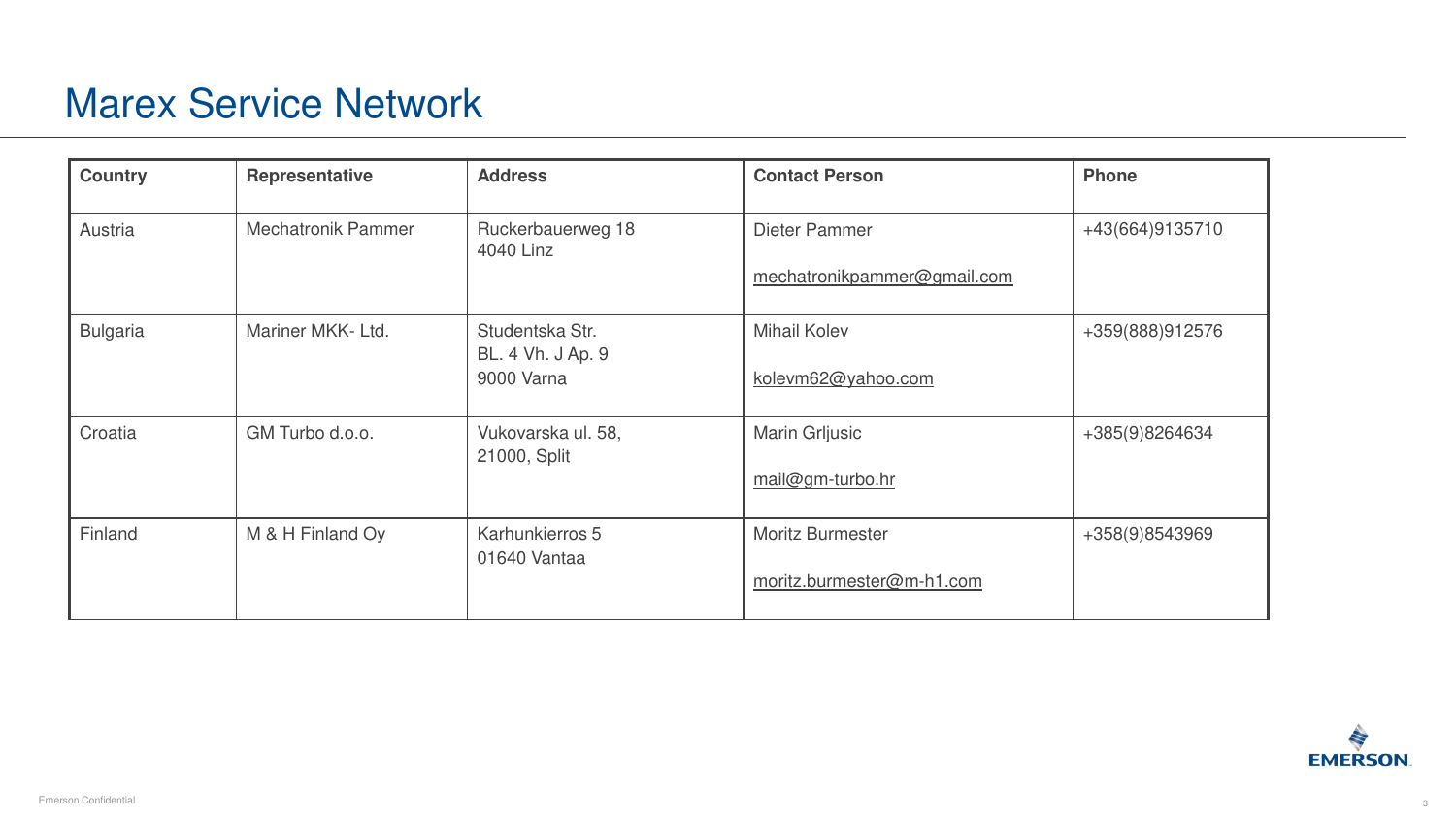| <b>Country</b> | <b>Representative</b>                         | <b>Address</b>                                | <b>Contact Person</b>              | <b>Phone</b> |
|----------------|-----------------------------------------------|-----------------------------------------------|------------------------------------|--------------|
| France         | Nanni Industries S.A.S.                       | 11, Avenue Mariotte<br>33260 La Teste de Buch | <b>Frédéric Maresse</b>            | $+33(0)$     |
|                |                                               |                                               | frederic.maresse@nannienergy.com   |              |
|                | <b>SAS MY2B</b>                               | 423 Rue de Montserrat<br>83200 Toulon         | <b>Yves Beggiora</b>               | $+33(0)$     |
|                |                                               |                                               | yves.b@my2b.fr                     |              |
| Germany        | <b>Emerson Automation</b><br><b>Solutions</b> | <b>Ulmer Straße 4</b><br>30880 Laatzen        | Jörg Eggers                        | $+49(51$     |
|                |                                               |                                               | marineservice.aventics@emerson.com |              |
| Greece         | Bosch Rexroth S.A.                            | Erchias 37<br>19400 Koropi                    | <b>Dimitris Borsis</b>             | $+30(21)$    |
|                |                                               |                                               | dimitris.borsis@boschrexroth.gr    |              |
| Italy          | Ranieri Tonissi S.p.A.                        | Porta Siberia<br>Calata Gadda                 | Milos Poli                         | $+39(01$     |
|                | Central for all partners                      | 16128 Genova                                  | milos.poli@tonissi.com             |              |
|                |                                               |                                               |                                    |              |

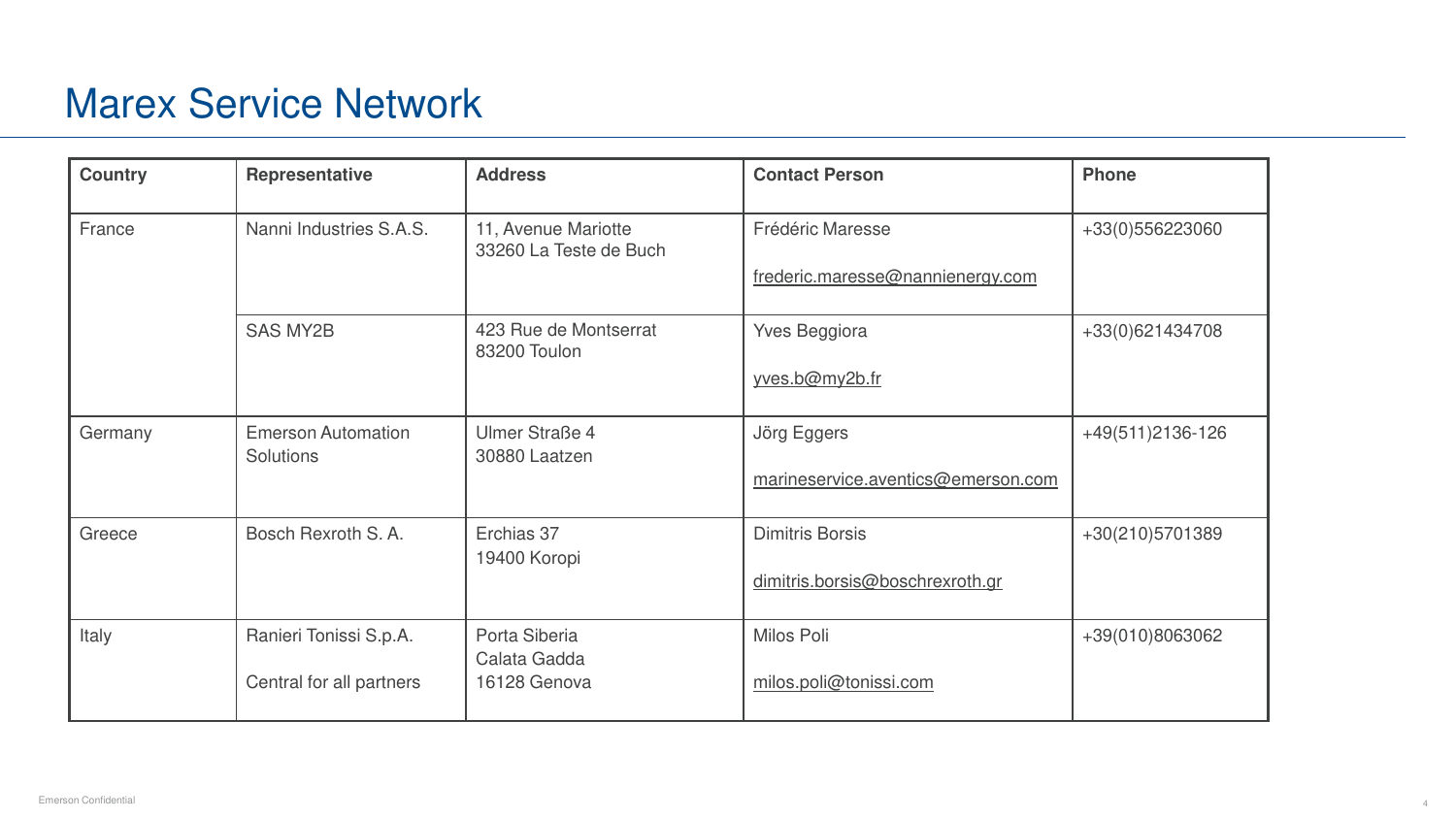| <b>Country</b>     | <b>Representative</b>                         | <b>Address</b>                       | <b>Contact Person</b>                                      | <b>Phone</b> |
|--------------------|-----------------------------------------------|--------------------------------------|------------------------------------------------------------|--------------|
| <b>Netherlands</b> | <b>Emerson Automation</b><br><b>Solutions</b> | Mijlstraat 22<br>5281LL Boxtel       | Andy van Etten<br>andy.vanetten@emerson.com                | $+31(88)$    |
| Norway             | <b>Emerson Automation</b><br><b>Solutions</b> | Kveldroveien 7<br>1407 Vinterbro     | Lars-William Blekstad<br>Lars-William.blekstad@emerson.com | $+47(98$     |
|                    | <b>MANcraft AS</b>                            | Espehaugen 60, 5258<br>Blomsterdalen | <b>Bjarne Alvern</b><br>bjarne.alvern@mancraft.no          | $+47(55$     |
| Poland             | <b>Emerson Automation</b><br><b>Solutions</b> | <b>Gdansk</b>                        | Maciej Piastowski<br>maciej.piastowski@emerson.com         | $+48(60$     |

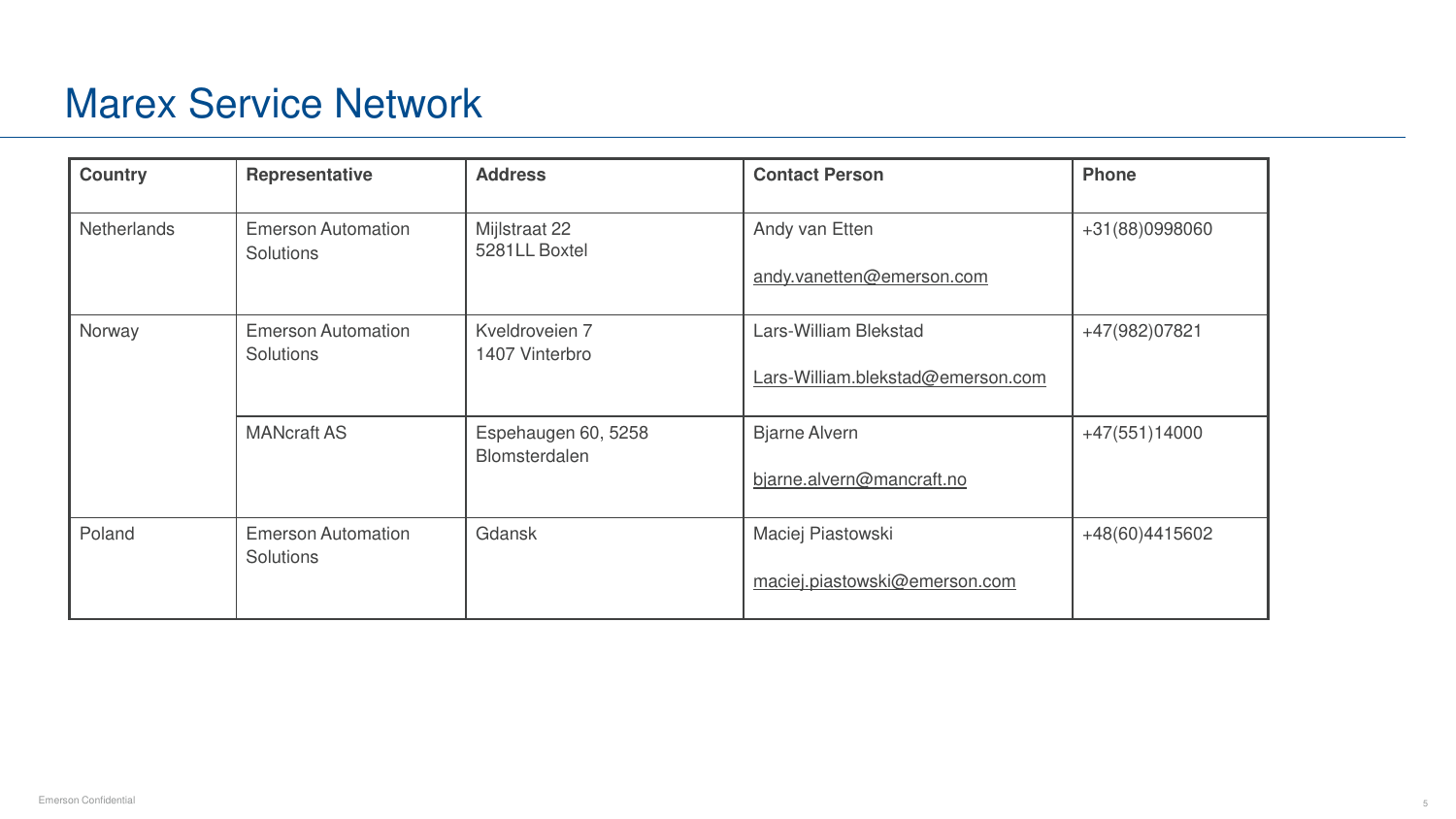| <b>Country</b> | <b>Representative</b>                         | <b>Address</b>                                                                                            | <b>Contact Person</b>                            | <b>Phone</b> |
|----------------|-----------------------------------------------|-----------------------------------------------------------------------------------------------------------|--------------------------------------------------|--------------|
| Russia         | <b>Marine Technics Group</b>                  | 18 A Bumajnaja St.<br>190020 St. Petersburg                                                               | Vitalii Lobakh<br>lobakh.v@marinetec.com         | $+7(812)$    |
| Spain          | <b>Emerson Automation</b><br><b>Solutions</b> | <b>Sant Cugat Business Park</b><br>Av. Via Augusta 15-26<br>8174 Sant Cugat de Valles<br><b>Barcelona</b> | Fernando Carrera<br>fernando.carrera@emerson.com | $+34(63)$    |
|                | <b>Marine Diesel &amp; Gears</b>              | Camino viejo de Bunjola 39<br>Nave 4<br>07009 Palma de Mallorca                                           | <b>Andreas Pfahler</b><br>info@mdg-palma.com     | $+34(62)$    |
| Switzerland    | <b>Shiptec AG</b>                             | Werftestrasse 5<br>6002 Luzern                                                                            | <b>Thomas Oswald</b><br>t.oswald@shiptec.ch      | $+41(41$     |

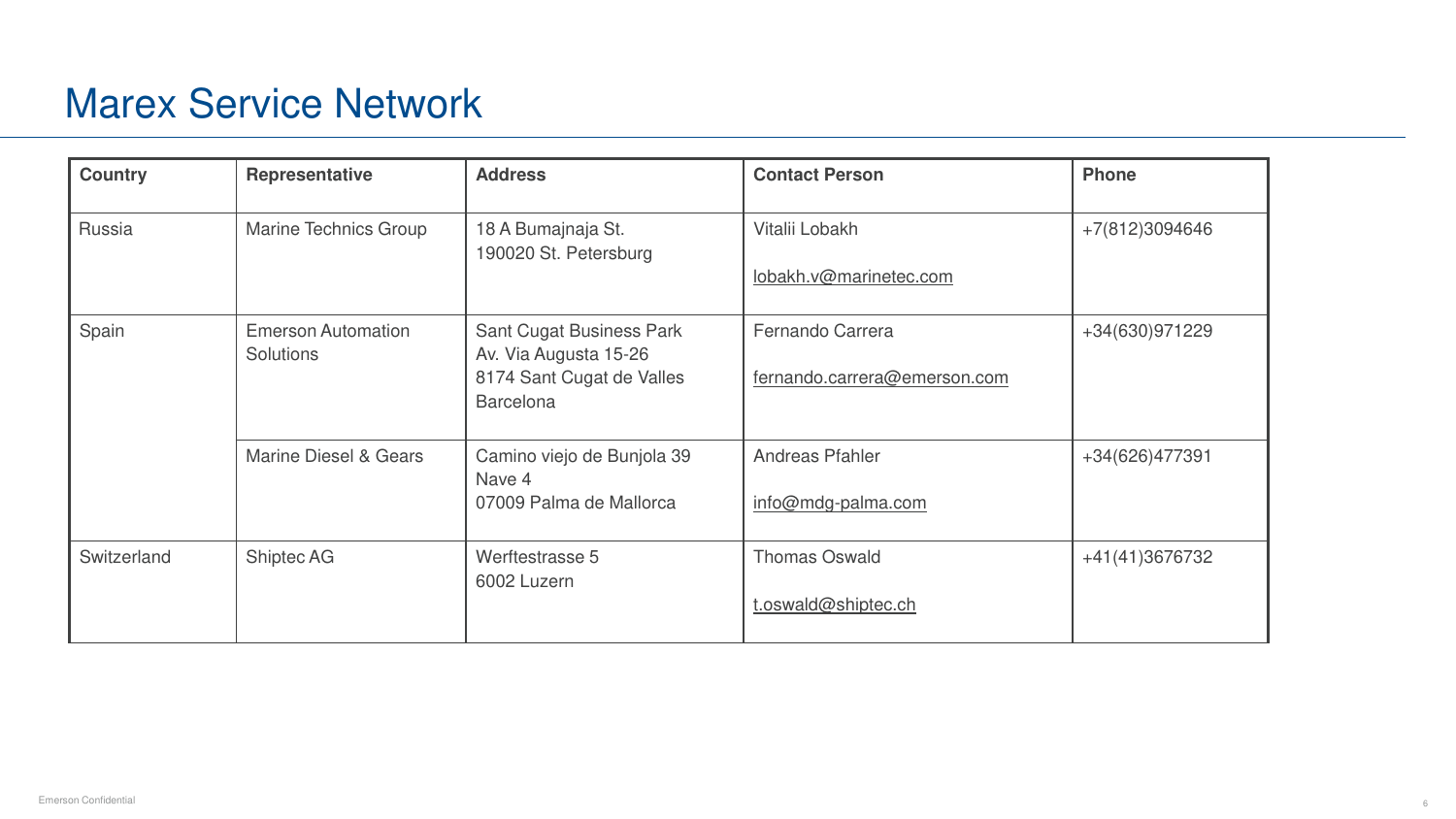| <b>Country</b>                        | <b>Representative</b>                  | <b>Address</b>                                                                         | <b>Contact Person</b>                                   | <b>Phone</b>    |
|---------------------------------------|----------------------------------------|----------------------------------------------------------------------------------------|---------------------------------------------------------|-----------------|
| <b>Turkey</b>                         | Hidropar Ltd. Sti.                     | Perpa Ticaret Merkezi<br><b>B-Blok Kat-11 No 1613</b><br>34384 Okmeydani Istanbul      | <b>Halil Yildirim</b><br>servis@hidroparistanbul.com.tr | +90(224)5320293 |
| <b>United Arab</b><br><b>Emirates</b> | <b>Emerson Automation</b><br>Solutions | P.O. Box 17033, Jebel Ali Free<br>Zone, FZE JAFZA South zone II<br>17033 Dubai         | Aloke Bhattacharyya<br>aloke.bhattacharyya@emerson.com  | +971(4)8118275  |
|                                       | <b>German-Gulf Enterprises</b><br>Ltd. | Al Khan Street<br>Industrial Area No. 7<br>77 Sharjah                                  | Mohit Kohli<br>mohit@german-gulf.com                    | +971(6)5314161  |
| <b>United Kingdom</b>                 | <b>PME Group</b>                       | Unit D11, Admiralty Park<br><b>Station Road, Holton Heath</b><br>Poole Dorset BH16 6HX | <b>Ben Chalk</b><br>info@mandiesel.co.uk                | +44(1752)337526 |
|                                       | <b>Emerson Automation</b><br>Solutions | Unit C6, Sunningdale House<br>Caldecotte Lake Business Park,<br>Milton Kenyes MK7 8LF  | <b>Mike Reece</b><br>mike.reece@emerson.com             | +44(1285)655957 |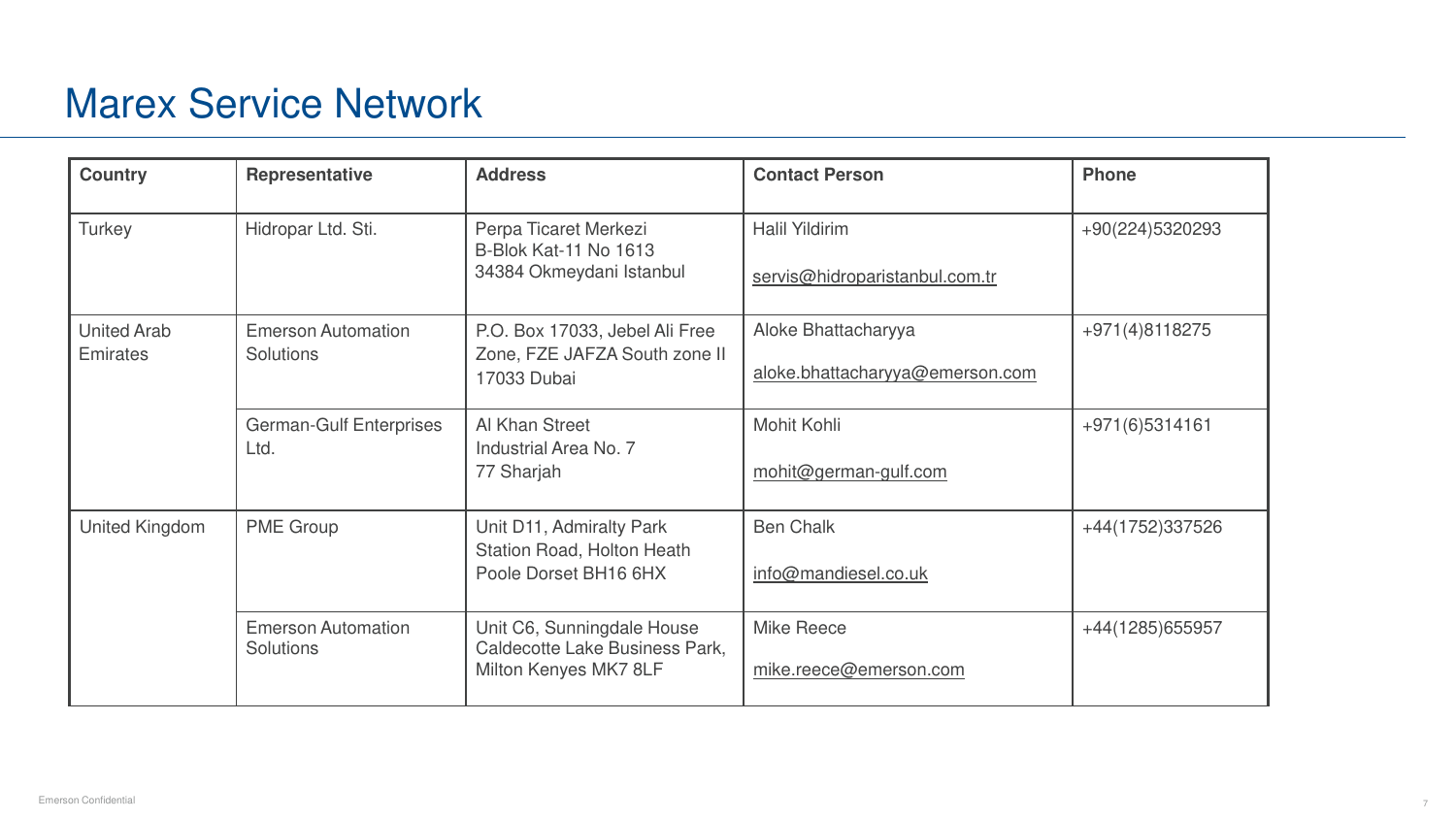<span id="page-7-0"></span>

| <b>Country</b> | <b>Representative</b>                                   | <b>Address</b>                                                | <b>Contact Person</b>       | <b>Phone</b> |
|----------------|---------------------------------------------------------|---------------------------------------------------------------|-----------------------------|--------------|
| Australia      | <b>Pneumatic &amp; Automation</b><br>Equipment Pty Ltd. | Unit 3/1 Boden Rd<br>Seven Hills NSW 2147                     | <b>Sam Soury</b>            | $+61(2)$     |
|                |                                                         |                                                               | sam.soury@pneuauto.com.au   |              |
| China          | <b>Emerson Automation</b>                               | 3/F Building 3                                                | Lv Cheng                    | $+86(51$     |
|                | Solutions                                               | <b>Elegant Commercial Plaza</b><br>Changzhou, Xinbei District | cheng.lv@emerson.com        |              |
| India          | Lourenzo Marine                                         | S-20, Phase 1<br>Verna Industrial Estate,                     | Serafim Lourenzo            | $+91(83)$    |
|                |                                                         | Verna Salcette, Goa 403722                                    | service@lourenzomarine.com  |              |
| Korea          | <b>Emerson Automation</b><br><b>Solutions</b>           | Blk.4008, Ang Mo Kio Avenue 10<br>#04-17/22, Tech Place 1     | Andreas Rüther              | $+6594$      |
|                |                                                         | Singapore 569625                                              | andreas.ruether@emerson.com |              |
| Singapore      | <b>Emerson Automation</b><br><b>Solutions</b>           | Blk.4008, Ang Mo Kio Avenue 10<br>#04-17/22, Tech Place 1     | Andreas Rüther              | $+6594$      |
|                |                                                         | Singapore 569625                                              | andreas.ruether@emerson.com |              |
|                |                                                         |                                                               |                             |              |